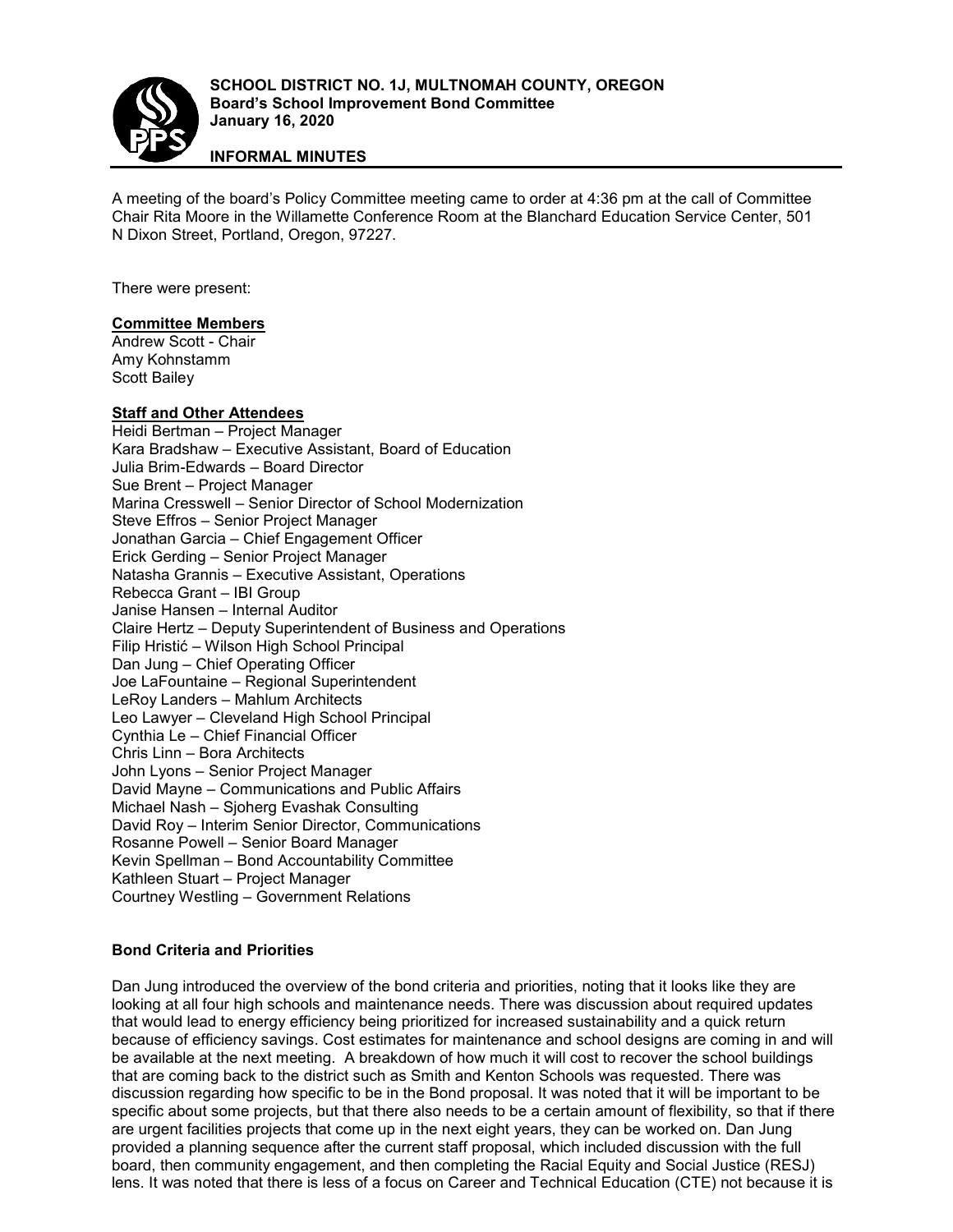less of a priority, but because the facility capacity for the program is better than in other categories, such as security. Mr. Jung noted that the criteria are not set in stone, but that if there is a need / desire to change them, now is the time. Director Kohnstamm noted that there are two sides to the priorities, one is to allocate to schools with urgent safety needs and the other is to align the work with the board priorities. Committee Chair Andrew Scott suggested that a work session be scheduled to look at the current criteria and possible changes so that staff knows where they need to go from here.

### **Communication and Engagement Team**

David Roy shared an overview of communication and engagement for the proposed bond. He shared that the communications department will be focusing on all of the work that has been done with bond funds in addition to the modernization projects, such as Sitton getting a new roof. They will work to broaden the audience and look for new avenues for sharing information. Courtney Westling shared that additionally there are internal work plans that need to happen, such as defining what we can be talked about when, per secretary of state, noting specifically that once the bond has been referred staff cannot advocate for it, but can only send out facts. The district is hiring a part time project manager to manage the project.

# **Master Plan Presentations**

It was noted, prior to the presentations, that the provided cost estimates are rough estimates and will continue to get more accurate as time goes on. Steve Effros provided an overview of the Conceptual Master Planning (CMP), which was a high level, first step in the process, to help get an idea of the program and facility needs at each school, adding that each school is unique and requires different strategies. For each master plan, project managers and worked with the Conceptual Master Planning (CMP) committees, design teams, and school principals to create unique Conceptual Master Plans for each school. Additionally the project managers and architects used preliminary geotech reports to help determine whether the buildings needed to be replaced and what would be needed to update an old school for resilience and energy efficiency.

### **Cleveland**

Leroy Landers shared that he worked with the community to determine what their needs and values were. They held four meetings with the Conceptual Master Planning Committee. In those meetings they discussed the objectives and timelines, and then worked to gather community values and priorities. Some identified priorities were connectivity among the multiple properties, space flexibility for adaptable program needs, creating welcoming and comfortable spaces, and learning for all, which included providing learning for students with multiple types of learning needs. They discussed whether the school should be rebuilt or completely torn down or if some of the existing building should be kept. The firm designed numerous approaches and decided on five to bring to the committee. They looked at a plan which would maintain the entire historic building and add a building, a plan which saved portions of the historic building, and third plan was a full replacement. Mr. Landers noted that they would be working on cost estimate for all three approaches. There was discussion regarding the plans.

### Jefferson

Chris Linn shared that their design process was organized around discussion and hand on activities with the goal to listen more than they talked. Values that came out of the process were to keep Jefferson as a hub for the community and honor its history as Portland's black high school, to keep the front stairs and the recently upgraded track and field, to add a face to the south side of the building, to not decrease the size of the school nor the theater and to have dedicated spaces for the dance program and the school's community partners. Mr. Linn shared that their firm looked at options that kept only the 1909 building, an option which kept the 1909 and 1928 building, but that the community decided that keeping both would limit options and so focused on just the 1909 building. The community requested phasing construction so that the students would not have to relocate in order to maintain their middle college program, which would be lost because of the distance between Marshall and Portland Community College. He shared that they would build all common areas to full capacity of 1700 students, but that they could phase the building of classroom spaces to accommodate growth if needed. The rest of the building could be built to